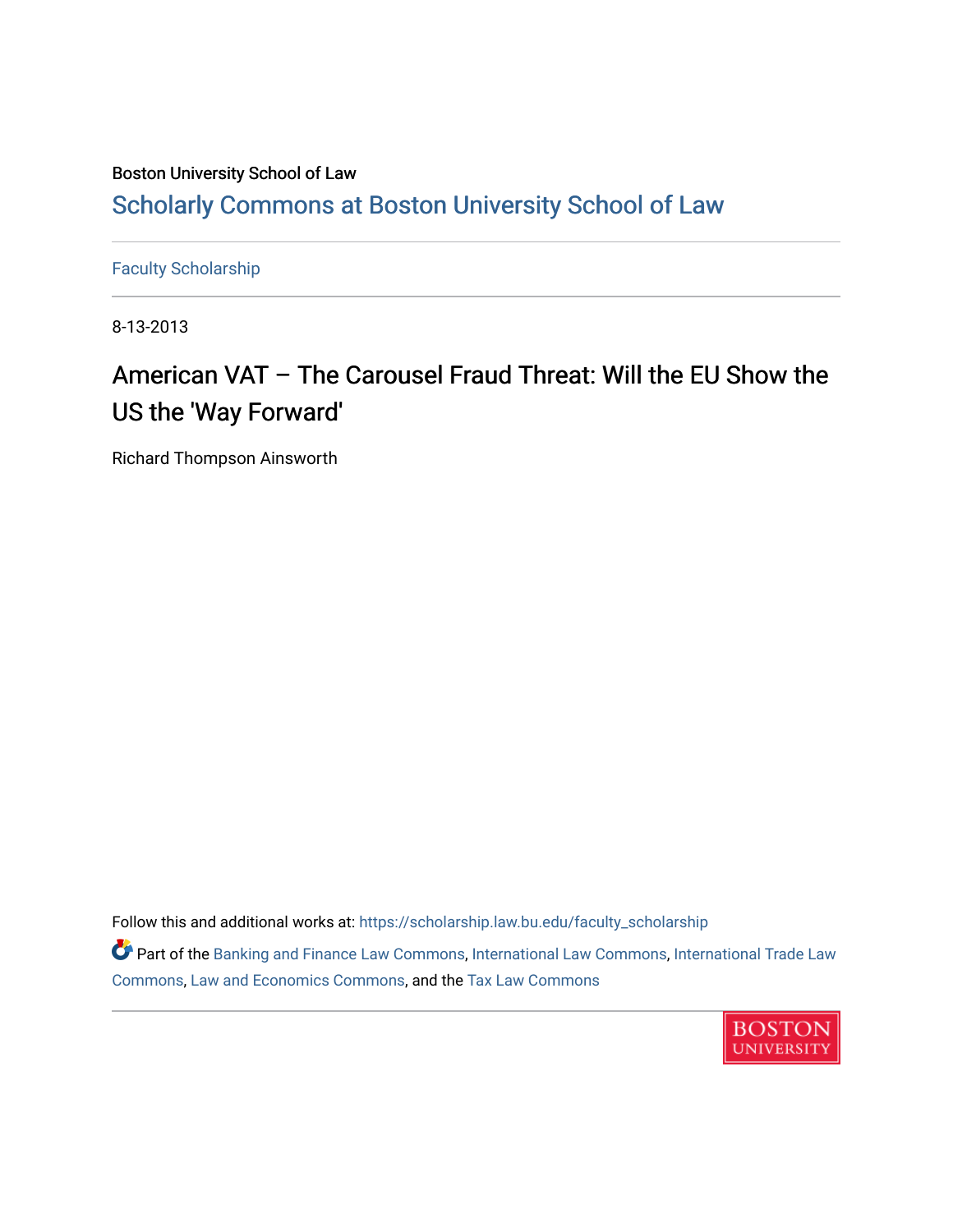

# **AMERICAN VAT – THE CAROUSEL FRAUD THREAT: WILL THE EU SHOW THE US THE "WAY FORWARD"**

Boston University School of Law Working Paper No. 13-37 (Aug gust 13, 2013 3)

## **R Richard T. Ainsw worth**  Boston University School of Law

This paper can be downloaded without cha w<br>arge at:

http://www.bu.edu/law/faculty/scholarship/workingpapers/2013.html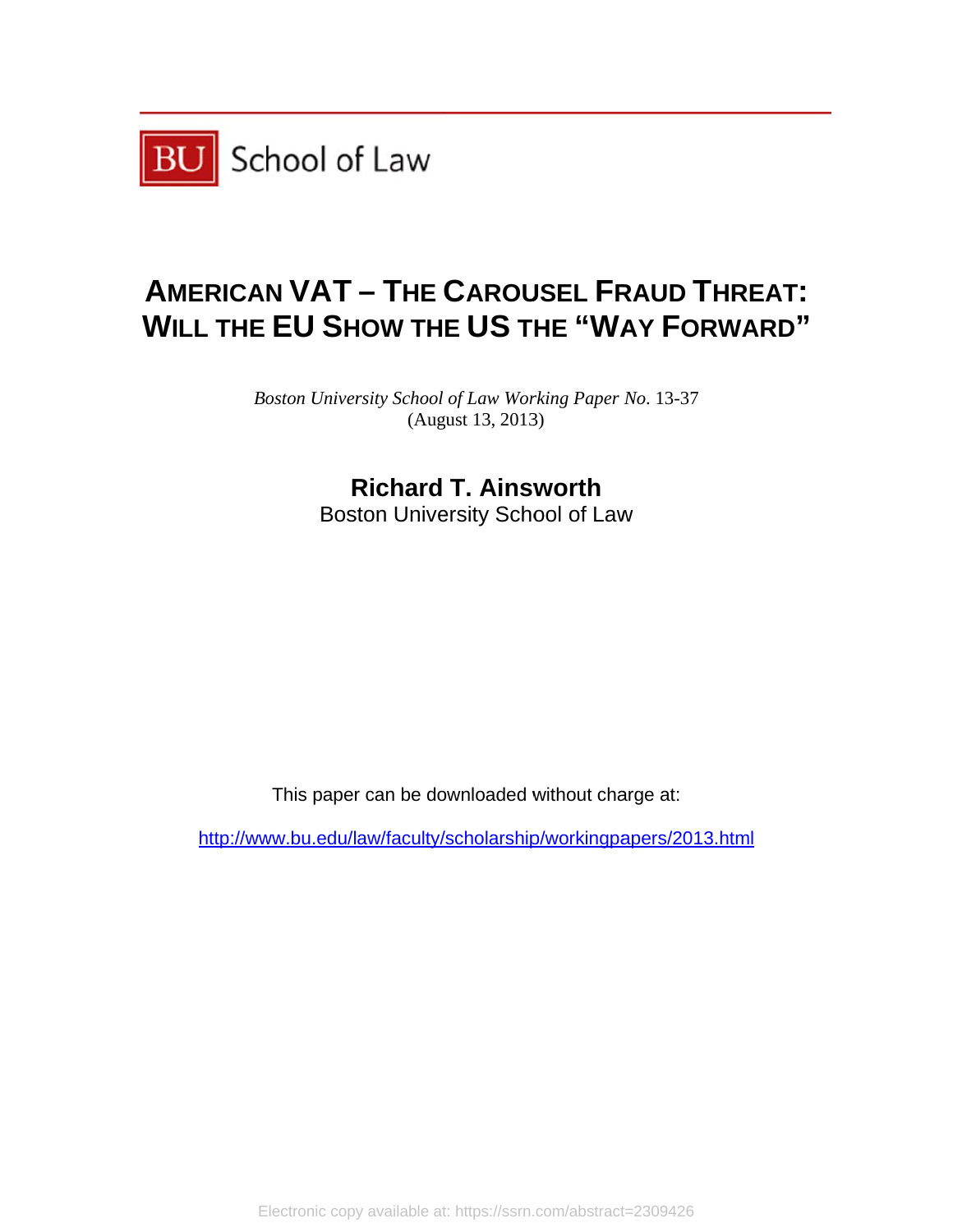#### AMERICAN VAT – THE CAROUSEL FRAUD THREAT: WILL THE EU SHOW THE US THE "WAY FORWARD?"

#### Richard T. Ainsworth

 On Thursday, March 29, 2007 the European Commission, Directorate-General for Taxation and Customs Union, will host a one-day Conference on Fiscal Fraud – Tackling VAT Fraud: Possible Ways Forward. The conference is based on the Communication of May 31, 2006 explaining the need to develop a coordinated strategy to improve the fight against fiscal fraud [COM(2006) 254 final].

The Commission estimates that losses to VAT fraud are in the range of 60 billion euros per year.<sup>2</sup> It warns however, that these estimates are highly speculative as they are based on extrapolations from a limited set of country-specific studies. German Finance Minister Peer Steinbrueck, for example, estimates Germany's revenue losses from all types of VAT fraud at between 8 and 10 billion euros annually. An in-depth, EU-wide survey by the Commission is forthcoming.

About 40% of VAT fraud appears to be of a specific type, "missing trader intracommunity" (MTIC) or carousel fraud. The best estimates of EU losses to carousel fraud are put at  $23$  billion euros annually.<sup>3</sup> UK studies put domestic losses from carousel fraud at 2.98 to 4.47 billion euros.<sup>4</sup>

 Both the magnitude of these losses, and the fact that carousel fraud involves exclusively B2B transactions that frequently involve legitimate businesses, make it clear that the Commission will target the business community at this conference. The changes that the Commission has under consideration will directly impact the way business is conducted in the EU. The Commission considers it important therefore to engage in a dialogue with those who will be affected.

 Carousel fraud poses special problems, because unlike the other types of VAT fraud (the 60% figure) carousel fraud seems to be particularly resistant to traditional VAT

 $\overline{a}$ 

<sup>&</sup>lt;sup>1</sup> Available at http://eur-lex.europa.eu/LexUriServ/site/en/com/2006/com2006\_0254en01.pdf

Commissioner László Kovács, *Speech at the Press Conference on the Adoption of the Communication on Fraud* (May 31, 2006) *available at*

http://ec.europa.eu/commission\_barroso/kovacs/speeches/introductory\_speech\_REV4.pdf 3

Europol Press release, *Experts discuss 'Missing Trader Inter-Community Fraud*, (Dec. 13, 2006) *available at:* http://www.europol.europa.eu/index.asp?page=news&news=pr061213.htm 4

<sup>&</sup>lt;sup>4</sup> H.M. Treasury, 2006 Pre-BUDGET REPORT: INVESTING IN BRITAIN'S POTENTIAL – BUILDING OUR LONG TERM FUTURE 126 (Dec. 2006) Cm 6984, *available at*: http://www.hm-

treasury.gov.k/media/5CC/43/pbr06\_completereport\_1439.pdf (indicating that "… attempted MTIC fraud was between 3.5 billion pounds and 4.75 billion pounds in 2005-06; with an estimated negative impact on VAT receipts during the year of between 2 billion pounds [or 2.98 billion euro] and 3 billion pounds [or 4.47 billion euro].") *See also*: H.M. Revenue & Customs, MEASURING INDIRECT TAX LOSSES – 2006 6 & 21-25 (Dec. 2006) *available at*:

http://customs.hmrc.gov.uk/channelsPortalWebApp/channelsPortalWebApp.portal? nfpb=true& pageLabe l=pageLibrary\_ConsultationDocuments&propertyType=document&columns=1&id=HMCE\_PROD1\_0264 23 (setting out the methodology used to determine estimates in the 2006 PRE-BUDGET REPORT.)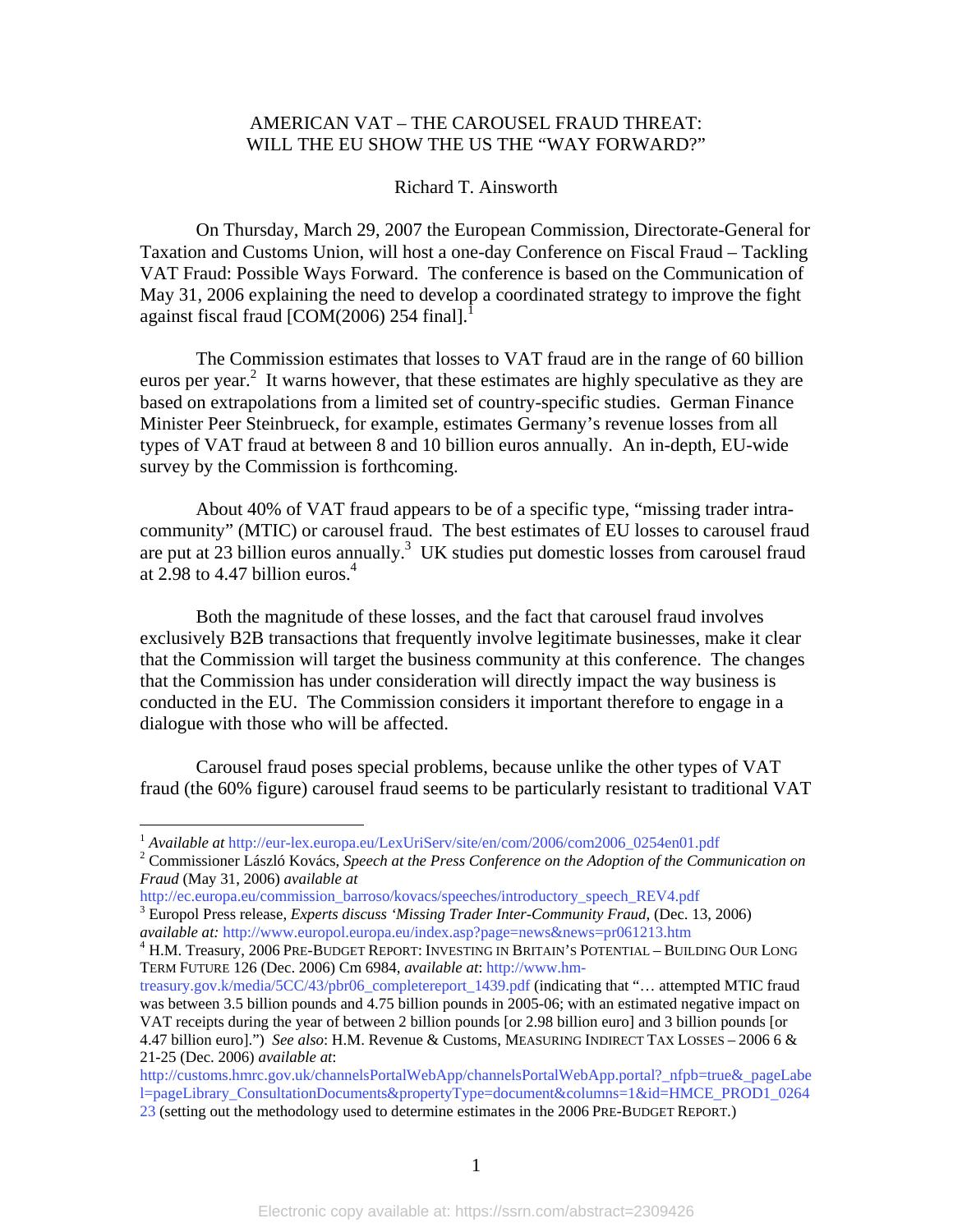enforcement efforts. It is fast moving, conducted for large sums, frequently connected to organized criminals, and very technologically savvy. Some carousel frauds are conducted entirely in a virtual world that is, except for the fraudulent demand for VAT refunds which occur in the very real world and for millions of euros at a time.

#### The Problematical 40 Percent

Carousel fraud exploits the crediting of tax paid on purchased inputs against the tax due on sales. The point of vulnerability is the zero-rating of exports. In a destinationbased VAT exports are zero-rated and imports are subject to tax at the border. The danger (and the enticing element for fraudsters) is the potential for goods to be brought into free circulation in a domestic market unencumbered by VAT. In most instances, the administrative structure that prevents this is the customs officer. However, customs officers have been removed from the internal borders of the EU and as a result fraud has proliferated.

*Background.* Before January 1, 1993 customs provided normal administrative oversight at all European borders. Even for intra-community transactions, customs agents (a) verified entitlement to zero-rating on exports and (b) imposed VAT based on applicable rates on importation. Because all EU countries impose VAT, both functions were performed at the internal borders, and this hampered the free flow of commerce.

On January 1, 1993 customs agents were removed from the internal borders and the single European market was created. VAT administration needed to change and the compromise that was worked out among the Member States in 1991 was implemented.<sup>5</sup> The compromise however, dislocated a bedrock principle of the VAT – the system of fractioned payments.<sup>6</sup> VAT at the internal borders was to be deferred. Goods could now enter domestic markets unburdened by VAT, although they were not supposed to be placed in free circulation.

The compromise is premised on interlocking legal requirements and tax accounting rules. Heightened administrative cooperation, the VAT Information Exchange System (VIES), and the Intrastat system were instituted to support enforcement of the new legal and accounting requirements. A cosmetic change was also made. Intra-Community trade no longer used the terms "import" and "export." Instead, "intra-Community acquisitions" (imports) and "intra-Community supplies" (exports) were the operative terms.

*How carousel fraud works*. Carousel fraud is a willful violation of the new legal and accounting requirements. It works when a seller (A) in Member State 1 makes an

 $\overline{a}$ 

<sup>5</sup> 1991 O.J. (L 376) 1; White Paper COM(85) 310 final, 52 *available at*: http://europa.eu/documents/comm/white\_papers/pdf/com1985\_0310\_f\_en.pdf.

 $6$  The VAT fundamentally contrasts with the RST at this point. As a multi-stage consumption tax the VAT collects a fraction of the total VAT that will be ultimately be due on final consumption at each stage of production, based on the value added at that stage. The RST in contrast (a single-stage consumption tax) collects all of the tax due at the point of final sale.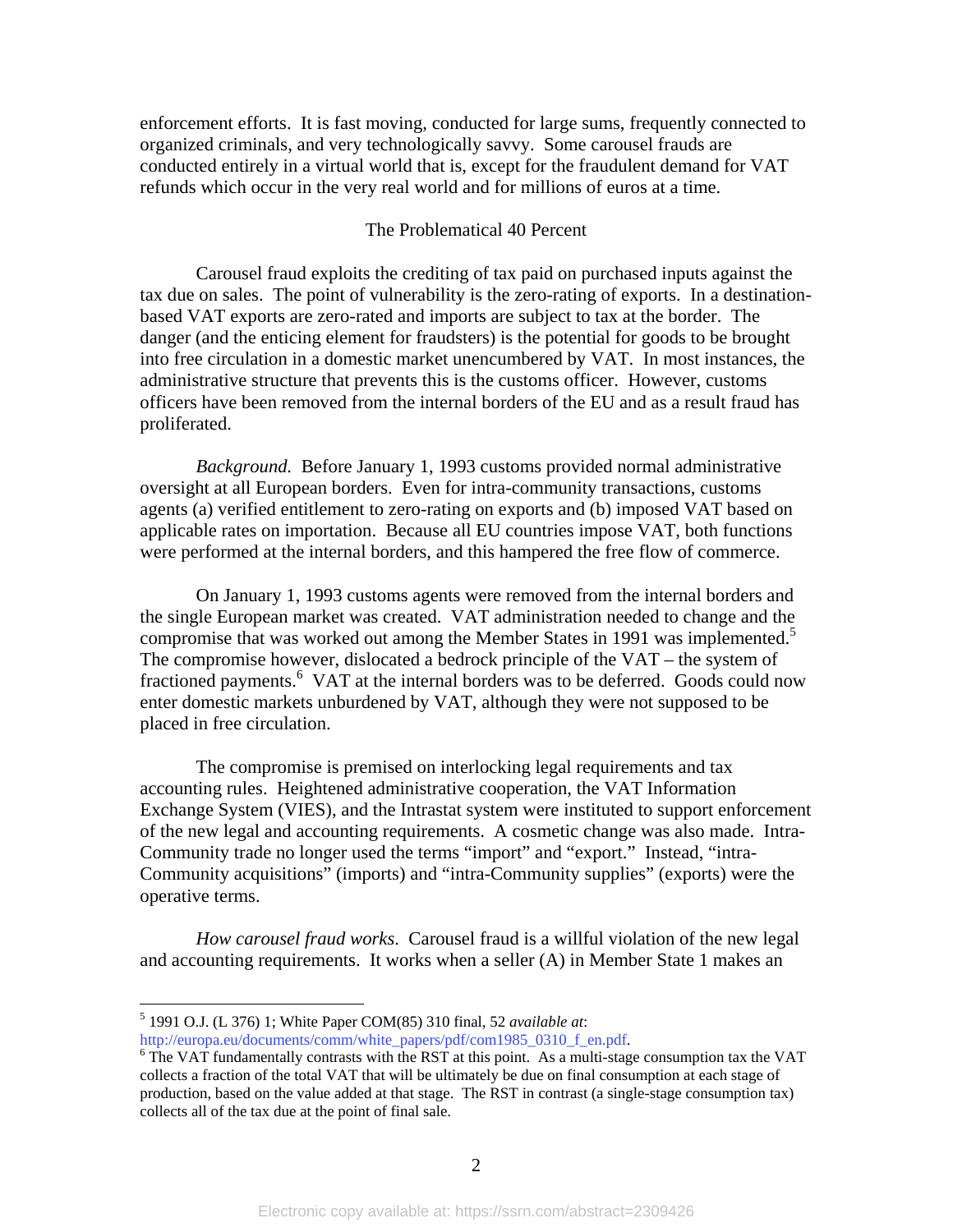exempt intra-community supply of goods to a (soon to be) "missing trader" (B) in another Member State 2. This company (B) acquires the goods without paying VAT, and subsequently makes a domestic supply to a third company (C). Company C is frequently called the "broker."

The "missing trader" (B) collects VAT on its sale to the "broker" (C), but does not pay the VAT over to the government. Company B disappears along with the VAT. Company B neither files a return, nor does it perform the required "reverse charge" procedure, which essentially is a self-assessment of the VAT due on the importation of the goods from A.

When the "broker" (C) claims an input credit on the VAT it paid to the "missing trader" (B) Member State 2 suffers the loss. In a fully operational carousel the "broker" (C) will re-sell the goods back across the border to the initial seller (A). This sale is also an exempt intra-community supply. The same goods can then be sold once again on this "carousel" to  $(B)$ . When  $(A)$ ,  $(B)$ , and  $(C)$  are operating in tandem and are aware of the fraud, it is a relatively easy matter to apply joint and several liability provisions and hold C liable for the VAT not remitted by B.<sup>7</sup>

A common practice has developed whereby legitimate companies, called "buffers," are (unbeknownst to them) placed between the key operatives in the scheme both to (a) distort trading patterns and make investigations difficult and to (b) make it more difficult to apply the joint and several liability provisions in VAT statutes. "Buffers" may be completely unaware of the fraud, although based on the irregularity of the transactions they may suspect, but have no direct knowledge that something is amiss.

The Federation of Technological Industries, a trade body, reports that carousel fraud investigations are causing very significant delays in VAT refund recoveries, and that these delays are harming legitimate traders. Heightened enforcement actions have in some instances resulted in delays long as 12 months when the norm for VAT refunds had been 30 days.

#### American Interest

 American interest in the EU VAT fraud debate is both practical and theoretical. The practical interest is obvious, the theoretical probably less so. Hit with significant delays in the receipt of sizable refunds, American businesses in some sectors (notably cell phone and computer chips) are deeply concerned with developing enforcement efforts. At a minimum, it is hoped that the new enforcement efforts will stem the growing delays in processing legitimate refunds.

As a theoretical matter fraud concerns resonate deeply among American advocates of a federal level VAT in the US. American policymakers have long looked to the EU for an established body of best practices to counter traditional fraud activities in

 $\overline{a}$ 

<sup>7</sup> *See* joined cases of *Optigen, Fulcrum and Bond House Systems* (Cases C-354/03, C-355/03 and C-484/03).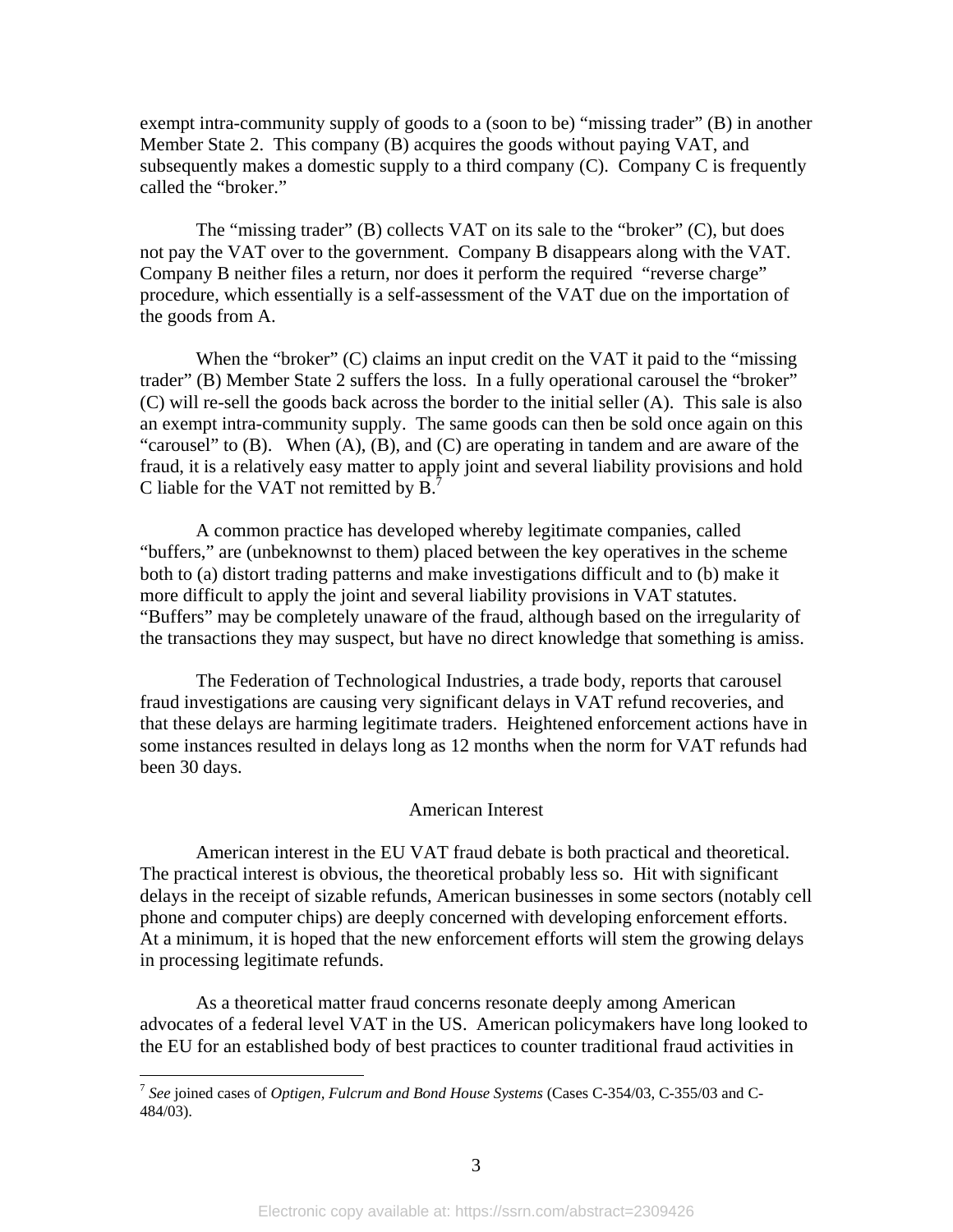the VAT (the 60% figure). But what about the other 40% of VAT fraud, the carousel fraud part? Is carousel fraud likely to be an American problem too if we adopt the EUstyle of VAT? The answer is "yes," and "yes" with an exponential emphasis.

One of the strengths of the American tax system is the way the network of federal, state and local tax systems interact with one another. Lower levels of government frequently "piggy back" (almost always with local differences) on the tax systems of the level of government immediately above.<sup>8</sup> Locals adopt country structures, counties adopt state systems, and states frequently follow the federal regime. Thus, if a EU-style VAT is adopted at the national level most advocates anticipate that a significant number of subnational governments would eventually "piggy back" the national VAT.<sup>9</sup> It is here, among the 7,588 (at last count)<sup>10</sup> state and local consumption tax jurisdictions, each of which participants in the American single market (constitutionally unencumbered by customs controls at the internal borders) that one would expect to see the American version of carousel fraud.<sup>11</sup>

Not that the problems posed by carousel fraud at the sub-national level would prevent the adoption of a national VAT, but that the problems posed by it would need to be resolved through a comprehensive data exchange (at the transactional level) among federal and sub-national levels of government. An administrative mechanism for this data exchange has been set out in the Digital VAT (D-VAT) proposal to the President's Advisory Panel on Federal Tax Reform.<sup>12</sup> A companion proposal in the specific context of resolving carousel fraud in the EU has also been advanced.<sup>13</sup> Canada may offer important lessons in the coordination of national and sub-national consumption taxes, $^{14}$ however the magnitude of the Canadian coordination problem pales in comparison to the  $US.<sup>15</sup>$ 

Inserting a national credit-invoice VAT into the U.S. fiscal fabric would be to set out the welcome mat for an American carousel fraud if the tendency for national, state and local tax systems to "piggy backing" on one another is taken into account. Thus, at a

1

<sup>8</sup> *See* Ronald Alt, Sr. & Harley T. Duncan, *The Impact of Federal Changes on State Tax Systems*, 2 STATE

<sup>&</sup>lt;sup>9</sup> See Avi-Yonah, *Risk, Rents, and Regressivity,* 37 TAX NOTES INT<sup>1</sup> 1651, 1665 (Jan. 10, 2005).<br><sup>10</sup> Richard T. Ainsworth, *The Digital VAT* (*D-VAT*) 25 Virginia Tax Review 875, 883 n.16 (2006).<br><sup>11</sup> But see Michael *Done?* 59 NAT'L. TAX J. 861 & 885 (contending that "the current difficulties in the EU largely reflect circumstances that would not apply in the U.S. …and that the U.S. could to a large degree avoid if it were to move to a VAT, whether purely federal or with a state-level component too.")

<sup>&</sup>lt;sup>12</sup> Richard T. Ainsworth, *The Digital VAT: A Proposal for the President's Advisory Panel on Federal Tax Reform TAX NOTES 938 (August 22, 2005); and as fully developed at <i>supra* note 10.

<sup>&</sup>lt;sup>13</sup> Richard T. Ainsworth, *Carousel Fraud in the EU: A Digital VAT Solution* 42 TAX NOTES INT'L 443 (May 1, 2006).

<sup>14</sup> Richard M. Bird, Jack Mintz & Thomas A. Wilson, *Coordinating Federal and Provincial Sales Taxes: Lessons from the Canadian Experience* 59 NAT'L TAX J. 889 (2006).<br><sup>15</sup> The maximum coordination effort in Canada is never larger than 14 units of government (the federal

government plus 10 provinces and 3 territories). In the EU it is a bit larger, involving 27 Member States. However, in the US the maximum effort would be to coordinate 7,588 discrete consumption tax jurisdictions (47 state level jurisdictions, including Washington, D.C. plus 1,732 counties, 5,571 cities, and 229 districts).